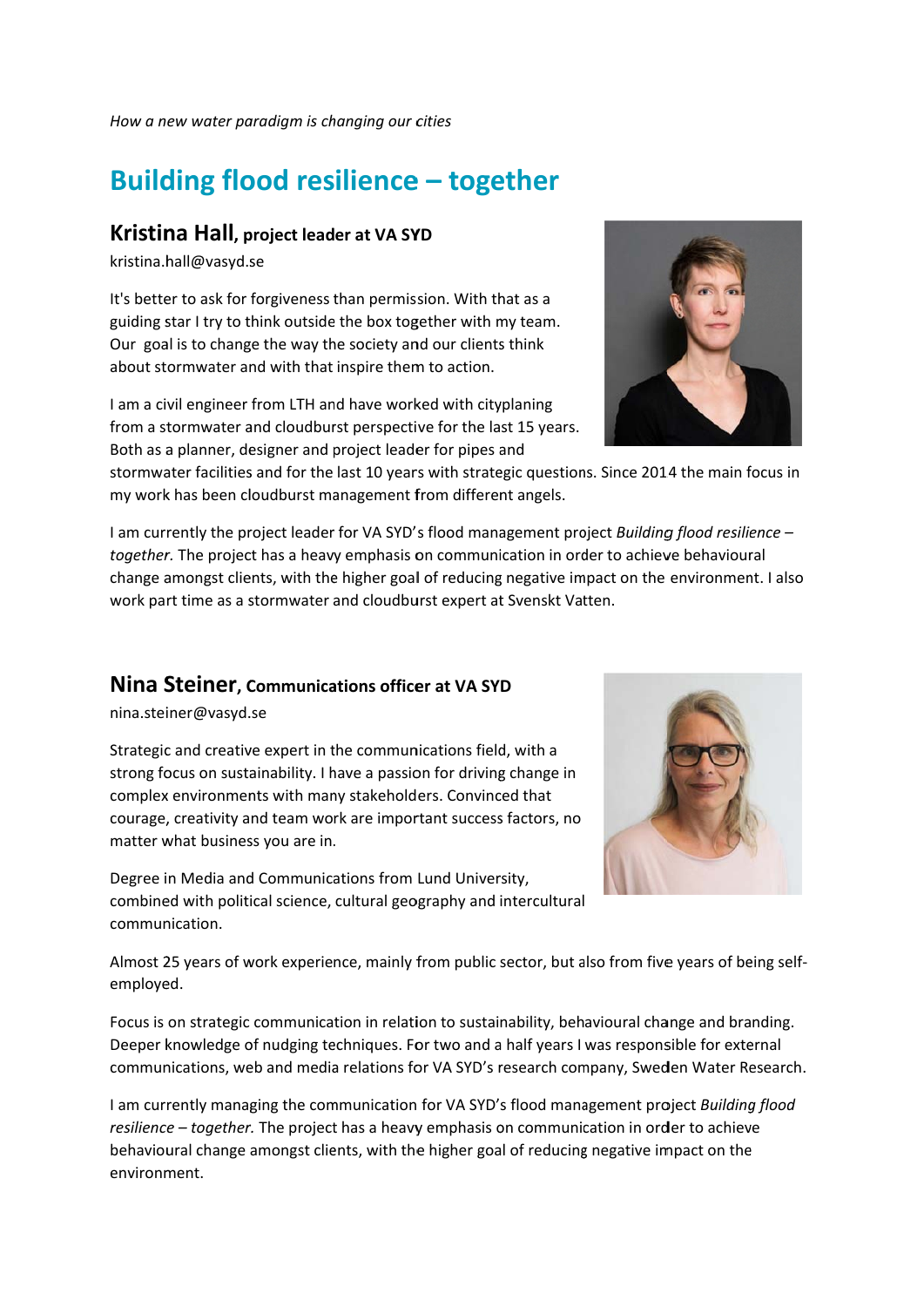# Steve Moddemeyer

#### **PRINCIPAL**



Steve Moddemeyer is a principal of Collinswoerman with 30 years' experience leading governments, land owners, and project teams towards increased sustainability and resilience. He creates tools, policies and programs that empower communities to implement resilience principles into planning for land use and urban infrastructure. He works on climate change adaptation, sustainability strategies for large urban redevelopments, and advanced sustainability strategies for land owners, cities, counties, and utilities.

#### **Years of Experience:** 30

#### **Years with CollinsWoerman:** 11

**Affiliations:** Member: National Academies of Sciences Resilient America Roundtable; Advisor: University of Washington Masters in Infrastructure Management and Planning; Member: IUCS CEM Resilience Theme Group

**Education:** Bachelor of Landscape Architecture, University of Washington



#### SUSTAINABILITY / RESILIENCE PLANNING **EXPERIENCE**

#### **Port of Seattle Maritime Clean Energy Strategic Plan Framework (CESP)** Seattle, WA Planning team lead

**LaConner Sea Level Rise** LaConner WA Project Principal

#### **King County Climate Adaptation Strategies for Fish Passage**

Seattle WA Project Principal

#### **STARR** National Subject Matter Expert

**STARR 2** National Subject Matter Expert

**Resilience Design Performance Standard** Boulder County, CO Project Principal

**University of Washington Seismic Resilience Strategy** Seattle WA Advisor

**City of Seattle Pre-Disaster Master Plan, Phase 1** Seattle WA Authored & Implemented

**Cities of the Future, International Water Association** Global Led, Facilitated & Developed

#### **Yesler Terrace Sustainable District Study** Seattle WA Strategy Leader

**Presidential Policy Directive 8 or National Preparedness | National Mitigation Framework** Seattle WA Reviewer

**Sustainable Infrastructure Strategies** Seattle WA Strategy Leader

**The Seattle Green Factor** Seattle WA Author

**Urban Sustainability Planning Strategies** Seattle WA Bellingham WA Redmond WA Creator, Advisor & Project Manager

**Sustainable Infrastructure Frameworks**  Istanbul, Turkey Kayseri, Turkey Trabzon, Turkey Senior Designer

#### **Clinton Foundation Advisor for Climate Positive Development Program Global** Technical Advisor

#### PUBLISHED

**Routledge Handbook of Sustainability and Resilient Infrastructure, 1st Edition (London, December 2018)** *Part II Situating and Motivating Sustainability and Resilience, Aligning Community Resilience and Sustainability* McAllister, Therese P. & Moddemeyer, Steven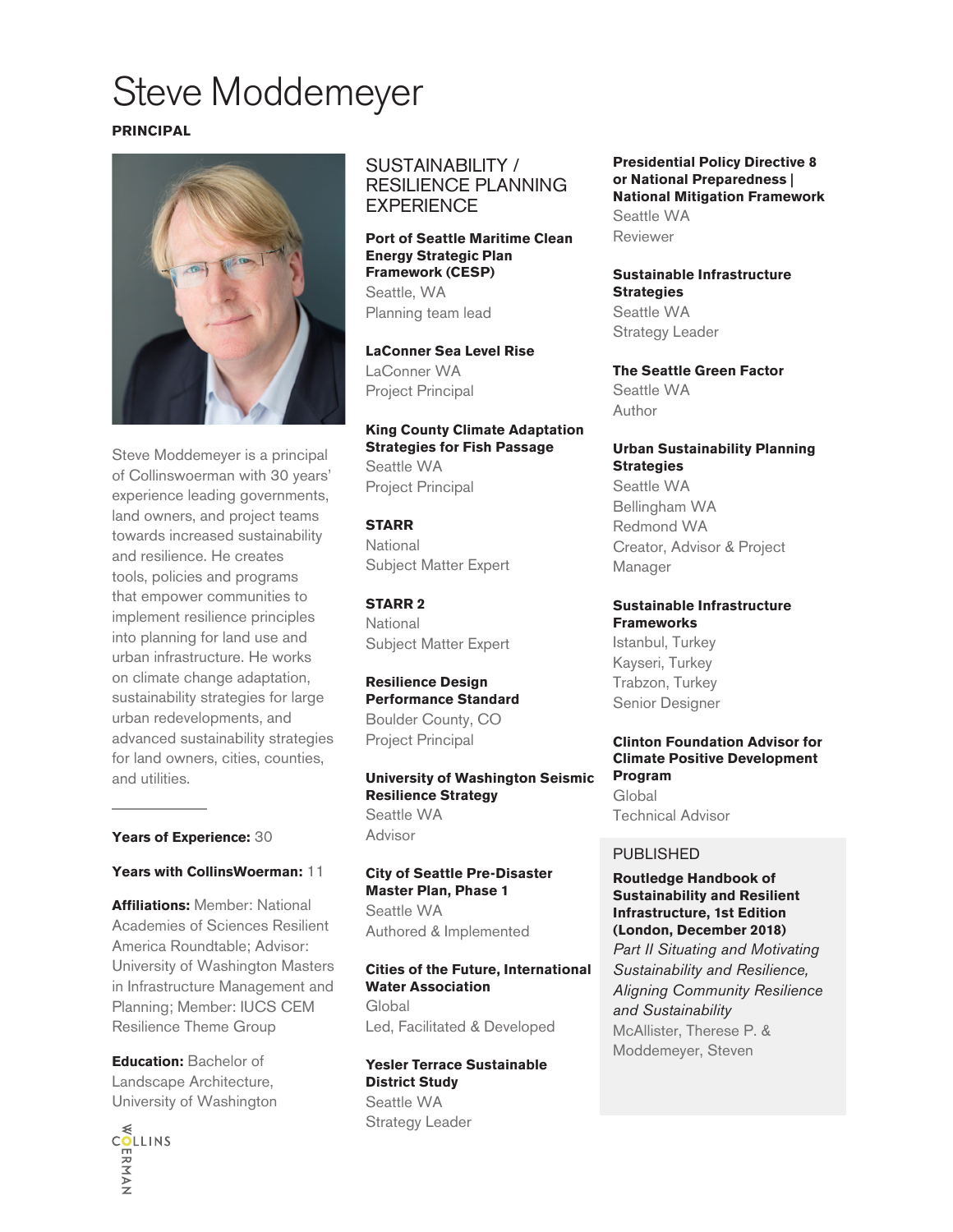### **CV Wolfgang Rauch**

Wolfgang Rauch was born in 1959. He studied Civil Engineering at the Technical University of Graz, Austria and at ETH, the Swiss Federal Institute of Technology, where he also graduated in 1985. For the six succeeding years after graduation he has been working as a practitioner in the field of civil and environmental engineering consulting. During this period he also conducted part time doctoral research at the Institute of Environmental Engineering, University



Innsbruck in Austria finishing 1991 on the topic of spreading patterns of temperature anomalies in the groundwater.

In 1994 he was awarded a post-doctoral fellowship (FWF Schrödinger grant) which he spent at the Department of Environment and Resources (formerly Department of Environmental Science and Engineering), Technical University of Denmark. His research on the behaviour of integrated urban drainage systems led not only to a successful collaboration with the Department but was also the topic of his advanced degree (Habilitation) in environmental engineering which he obtained in 1997 from the University Innsbruck.

In 1997 he was again awarded a fellowship, this time for research at BIOMATH, Department of applied mathematics, biometrics and process control at the University Gent, Belgium. Later this year he started working as Research Associate Professor at the Department of Environment and Resources, Technical University of Denmark and in 1999 he joined the environmental engineering group at EAWAG, Swiss Federal Institute for Environmental Science and Technology. In 2002 he returned to the University of Innsbruck as being appointed full professor for sanitary engineering. Since 2004 he is head of the Institute of Infrastructure Engineering.

During this whole period his research encompassed modelling and analysis of the complete urban water infrastructure system by focussing especially on water pollution, drainage and the integrative aspects of urban water management. Since being in Innsbruck he not only maintains an active research profile in the fields already mentioned but expands his research interest also towards application of innovative software methods in the field as well as modelling of urban water management on a city scale. His research group on modelling and

systems analysis encompasses app. ten academic positions, mostly external funded.

Wolfgang Rauch has published more than 200 papers in peer-reviewed journals, among others in Science (345/6198). He holds an h-factor of 42 (Google Scholar). He is well known in the international community due to his activity in international organisations. Among others he served as a member of the IWA task group on river water quality modelling and chaired the Joint Committee of IAHR and IWA on Urban Drainage in the period 2002 to 2005. Between 2013 and 2016 he acted as Chair of the IWA Program Committee and was nominated as IWA Fellow in 2015. In 2014 he was appointed to chair the evaluation committee of the engineering sector of Norway. He served for more than a decade as editor of the most important journal in the field that is *Water Research* and since 2014 as Editor in Chief for the journal *Water Science and Technology.* In 2017 he got the award for extraordinary research achievements which stands for the highest scientific recognition from the University Innsbruck and in 2018 the IWA Outstanding Service Award.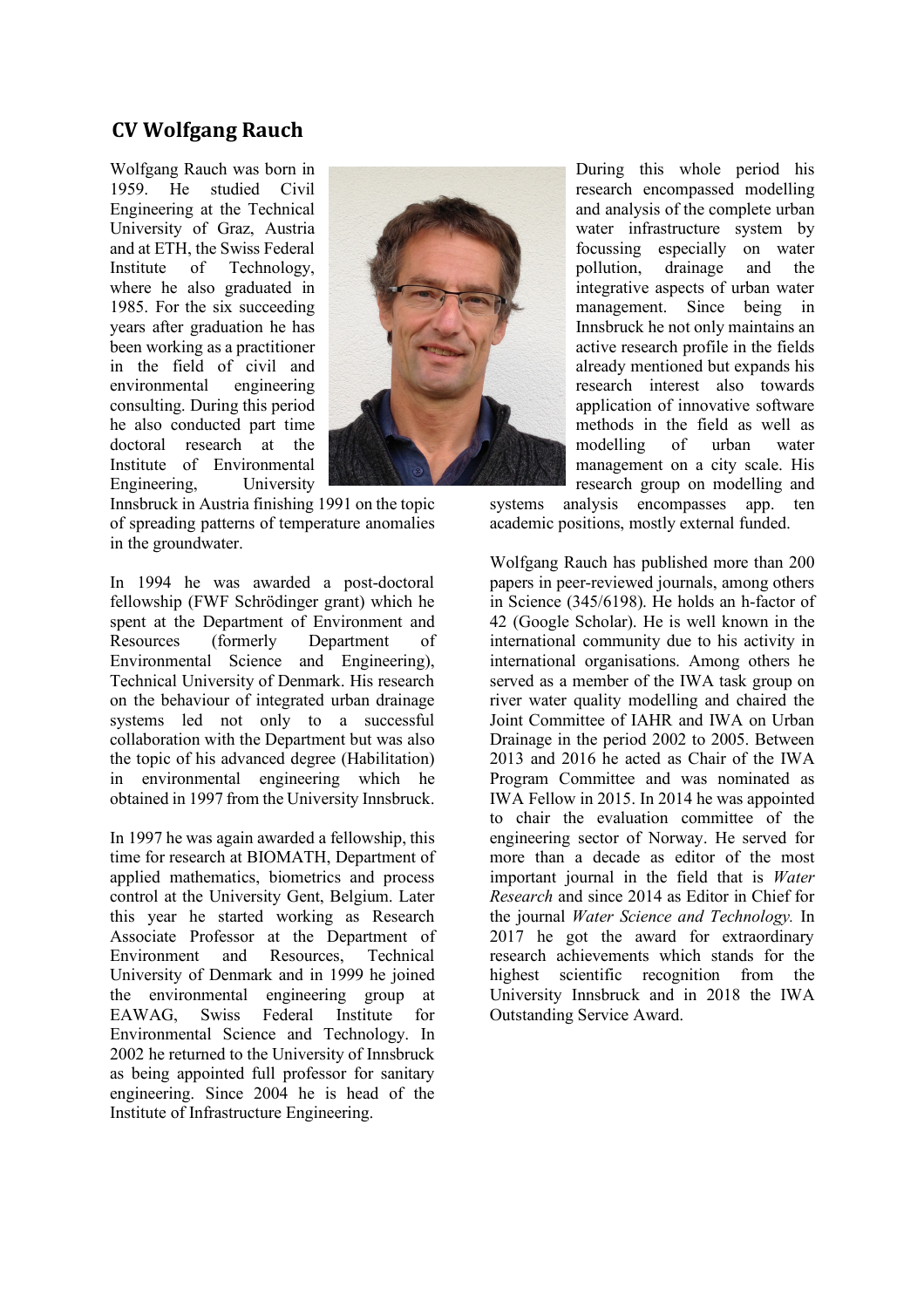Adjunct Professor Lena Blom, strategist and research and development manager, Gothenburg City department of sustainable waste and water. Lena is also an adjunct professor in sustainable water and waste water systems at Chalmers University of Technology. Her research and work focuses on working in the areas of sustainable drinking



and waste water systems with a broad perspective focusing on decision support tools for complex decisions. E.g. planning for water in the city expecting climate change is a huge challenge where different stakeholders need to meet and understand each other to make it possible to make the right measure. Another great challenge is how to finance the needed measures.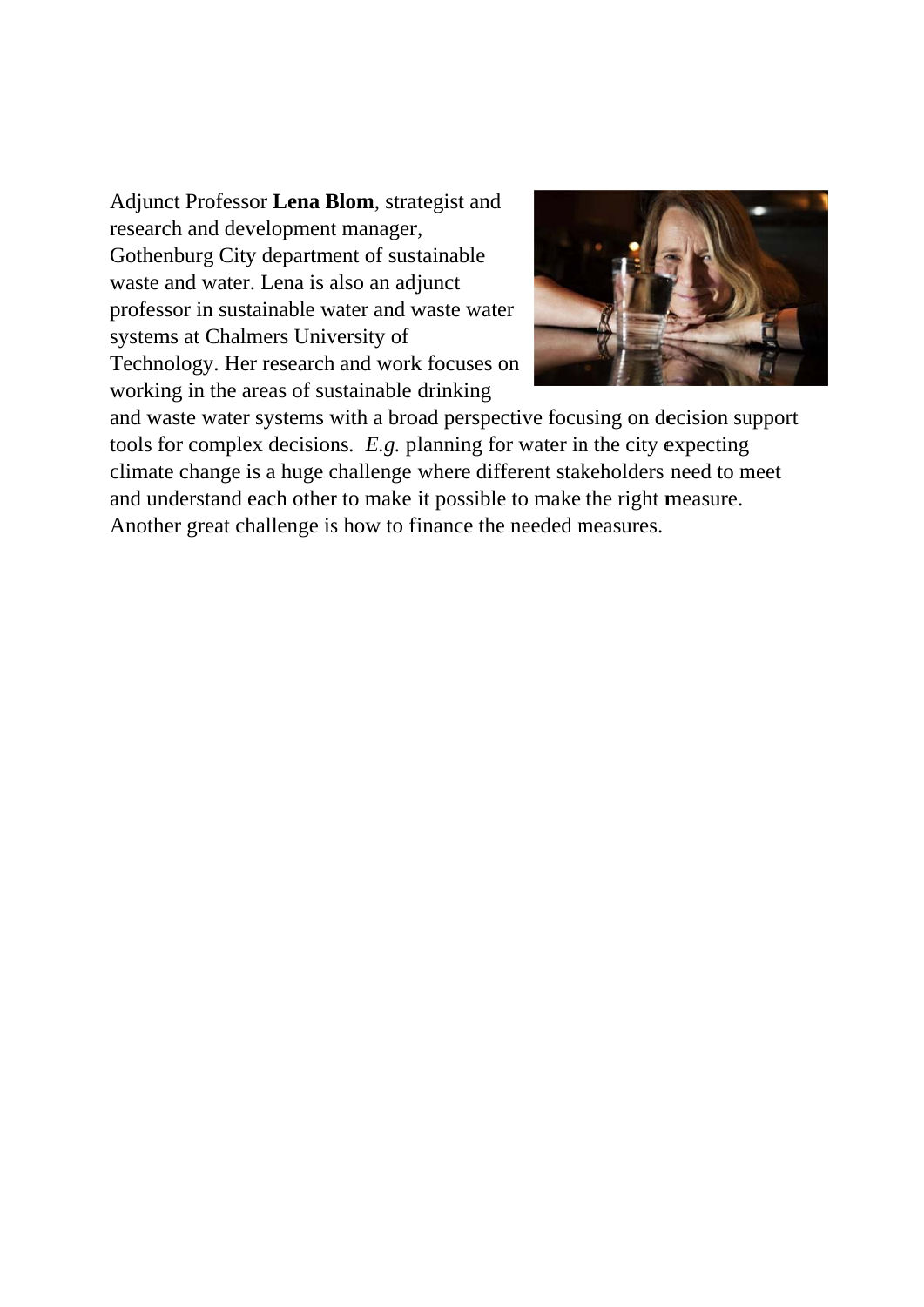## **dr.ir. Frans H.M. van de Ven**

Frans van de Ven is team leader Urban Land & Water Management at Deltares, the Netherlands institute for delta technology, and he is associate professor Urban Water Management at the Faculty of Civil Engineering and Geosciences of Delft University of Technology. With his colleagues at Deltares he is working on flood and climate resilient, subsidence-free cities, while aiming at reduction of the environmental



footprint of urban systems. This includes research into (1) improved concepts for resilient urban water management, (2) better methods for engineering urban water systems and for control of water quantity, water quality, demands and supply and (3) urban planning and design support tools to implement these improved concepts and methods. Major research projects of him and his team are

- Urban flood risk management; effectiveness, planning and design of blue-green interventions;
- Climate vulnerability and resilience of urban areas; adaptation strategies and urban water planning;
- Heat stress and urban evapotranspiration / water as solar heat collector;
- Transition management to achieve more sustainable systems of urban water management and water supply;
- Urban water quality management; public health aspects of urban water systems
- Improving urban drainage modelling for risk assessment and system adaptation.